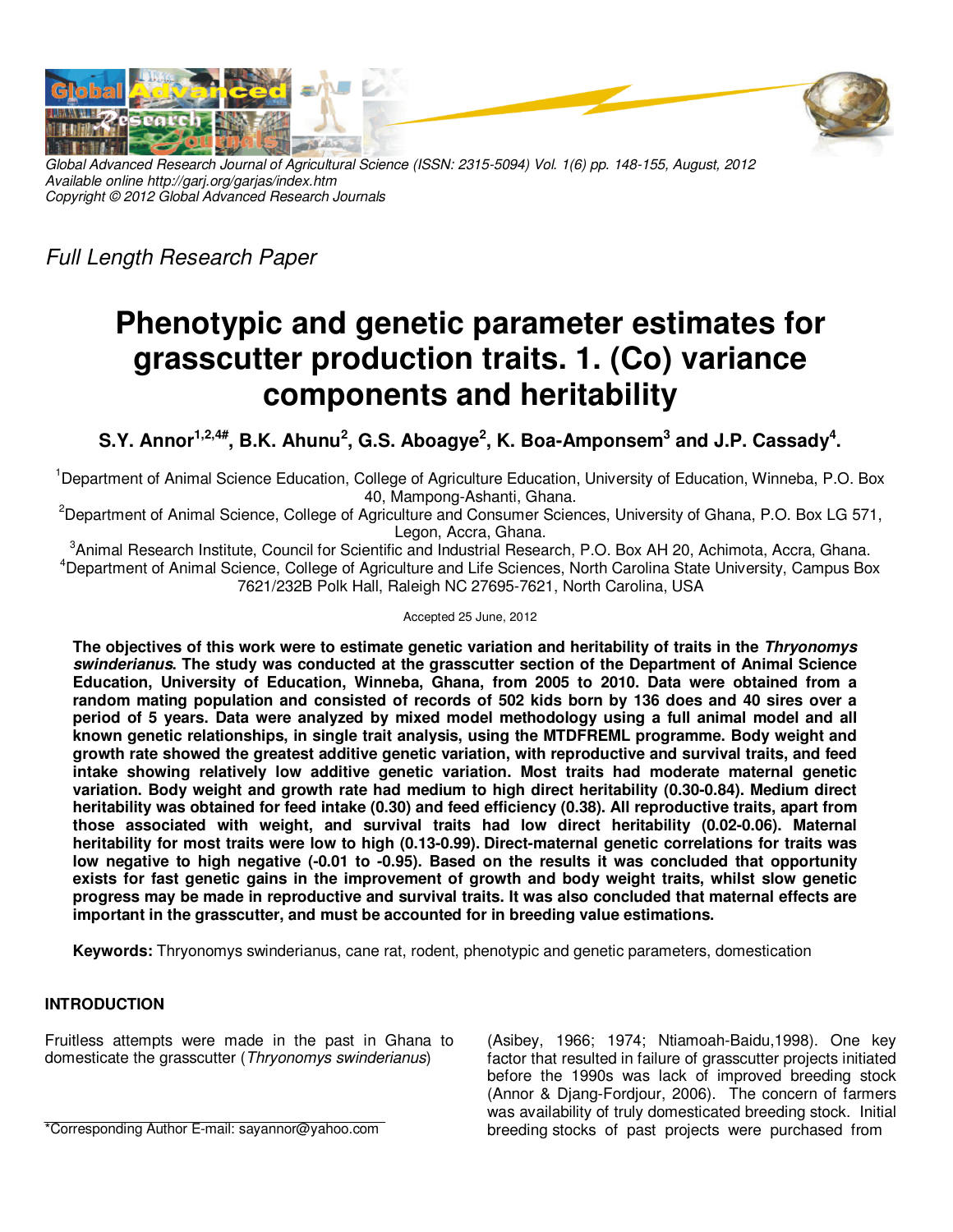hunters (PARC, 1993). Farmers had no option but to resort to the process of domestication. However, high mortalities associated with domestication of wild animals deterred farmers from farming grasscutter (Adu, 1999).

Ghana and many sub-Saharan African countries are currently promoting grasscutter farming (Adu *et al.,* 2005; Mensah & Okeyo, 2006). The problem of acquiring truly domesticated breeding stock still confronts grasscutter farmers in the sub-region (Adu, 2005; Annor & Djang-Fordjour, 2006). Ghana started importing breeding stock from the Republic of Benin in the year 2000 (Alhassane *et al.,* 2004). Unfortunately, the Republic of Benin could not cope with Ghana's demand for breeding stock. Moreover, imported breeding stock were expensive and pedigree and genetic merits were unreliable (Adu, 2005).

A need for a national grasscutter breeding system as recommended by Adu (2002; 2005) and Annor & Djang-Fordjour (2006) is long overdue. The Ministry of Food and Agriculture has recognized this and grasscutter has been listed in the Ghana National Livestock Breeding Policy (MoFA, 2004) as one of the micro-livestock species to be developed. To facilitate breeding of highly prolific, docile and fast growing grasscutters, there is a need to know phenotypic and genotypic characteristics of the current population of captive grasscutters. Further, there is paucity of information in the literature on grasscutter phenotypic and genetic parameters. The only published work on genetic and phenotypic parameters of traits can be found in Yewadan (2000). The objectives of this work were to estimate genetic variation and heritability of traits in the grasscutter.

## **MATERIALS AND METHODS**

The study was carried out at the grasscutter section of the Department of Animal Science Education, University of Education, Winneba, Mampong-Ashanti campus, Ghana from 2006 to 2010. Mampong-Ashanti lies in the transitional zone between the Guinea savanna zone of the north and the tropical rain forest of the south of Ghana. The climatic, vegetation and demographic characteristics of Mampong-Ashanti have been described by Ghana Districts (2006).

Essentially, Mampong-Ashanti lies between latitude  $07^{\circ}$ 04' north and longitude 01° 24' west with an altitude of 457m above sea level. Maximum and minimum annual temperatures recorded during the study period were  $30.6^{\circ}$ C and  $21.2^{\circ}$ C, respectively (MSD, 2010). Rainfall in the district is bimodal, occurring from April to July (main season) and August to November (minor season), and is about 1224mm per annum. The dry season occurs from The vegetation is transitional savanna woodland, and this is suitable for livestock rearing because most of the feed of herbivorous animals (grass) can be obtained from the wild. The common fodder species

that are routinely fed to grasscutters, *Pennisetum purpureum* (elephant grass) and *Panicum maximum*  (guinea grass) are readily available.

Data used for this study were obtained from a random mating population. This group was constituted in 2005 by randomly selecting and mating 48 does and 12 bucks from a base population of 100 breeding does and 25 bucks that were bought from 25 farmers in two out of the 7 grasscutter farming regions in Ghana. The breeding population was maintained at 48 does and 12 bucks. Replacement does and bucks were selected at random, and were also mated randomly. For each mating, each sire was allowed to mate 1-4 does. Data were collected from this population for a period of 5 years (2006-2010). Five hundred and two (502) records were collected from kids during this period. The kids were born by 136 does and 40 sires. Dams from this group gave birth up to the third parity. Table 1 shows characteristics of the traits measured.

Each kid record included animal (kid), sire and dam identification, sex, litter size at birth and weaning, parity of dam, season of mating and birth, year of birth, days from joining (pairing) to conception, age of dam at kidding, birth weight, weaning weight, 4-month weight, 6-month weight and 8-month weight, dam weight at birth and weaning, litter birth weight and weaning weight, pre- and post-weaning survival. Days of joining to conception was defined as the interval between first day of joining buck and doe, and day of conception. It was estimated backwards as the difference between days from joining to parturition and 150 days of gestation of the grasscutter. Dry matter feed intake of 199 animals (92 females and 107 males) aged 4-6 months that were randomly selected were also recorded.

Animals were housed singly and in groups, depending on the class (kid, young animal or adult) and physiological state (pregnant, dry or lactating), in either three-tier concrete or three-tier wooden cages. Cages were housed in cement house roofed with corrugated iron sheets. Concrete cages were used for mating animals. Pregnant animals stayed in concrete cages up to the last trimester of pregnancy when they were transferred into wooden cages. Each mating cage comprised 2 chambers with one serving as feeding and watering area, and the other being a resting area. Each chamber measured 70 cm x 69 cm x 50 cm. Wooden cages were used for suckling and growing of kids. There were two types of wooden cages i.e. family cage (housed doe and kids or many adults) and individual cages. Each family wooden cage measured 90 cm x 51 cm x 40 cm. Individual cage measured 60 cm x 50 cm x 40 cm. Wooden cages were partitioned by wire mesh. The sides and floor of the wooden cages were also covered with wire mesh. Wire mesh had a diameter of 2 mm, and was also used to line the exposed surfaces of wood to prevent gnawing by animals. The roof of each wooden cage was slanted and lined with felt to aid cleaning and drainage of liquid from stacks above.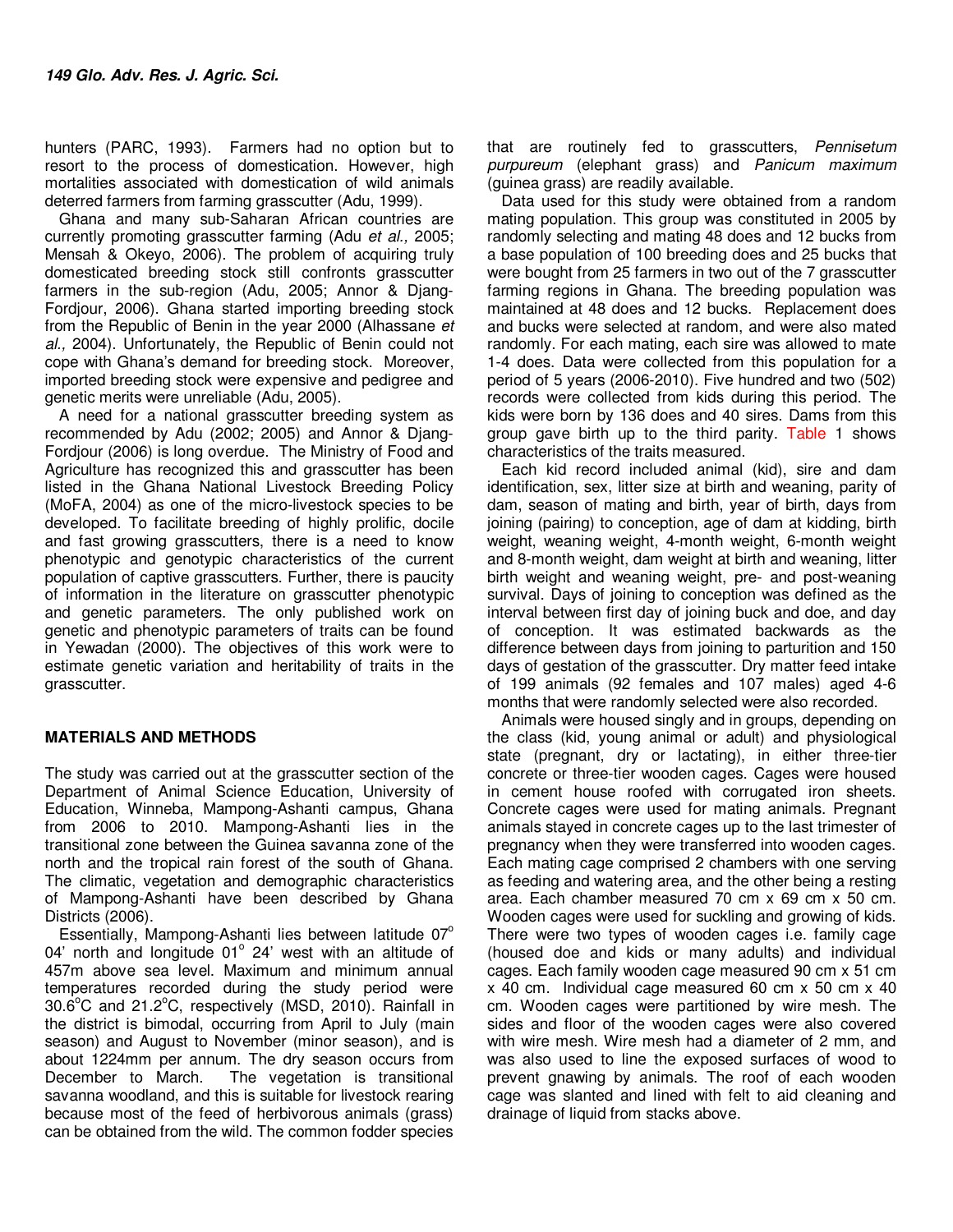Trait **Trait** Acronym Number of Records Means Range Standard Deviation Birth weight, g and the state of the BWT 502 123.6 63.0-216.0 24.6 Weaning weight, g WWT 441 535.6 270.3-1271.7 162.4 4-month weight, g BWT4 413 954.9 487.8-2540.8 303.2 6-month weight, g BWT6 392 1374.4 731.0-2894.8 342.9 8-month weight, g BWT8 339 1690.1 946.1-3417.0 352.7 Pre-weaning daily gain, g/day PWADG 441 6.9 2.2-18.3 2.4 Daily gain from 2-4 months, g/day ADG4 413 7.0 1.2-26.3 3.4 Daily gain from 4-6 months, g/day ADG6 392 6.8 0.1-25.2 4.0 Daily gain from 6-8 months, g/day ADG8 339 6.2 0.1-25.3 3.8 Litter size at birth, number  $\begin{array}{ccc} \text{LIS} & 502 & 4.3 & 1.0-7.0 & 1.6 \end{array}$ Litter size at weaning, number LSW 492 3.8 1.0-7.0 1.6 Litter birth weight, g  $L$ BWT 502 510.4 140.0-738.0 123.0 Litter weaning weight, g LWWT 441 2107.6 370.0-3439.0 745.4 Days from joining to conception, days DJC 502 20.8 1.0-58.0 14.2 Age of dam at birth, months  $ADB$  502 17.5 10.2-31.0 1.8 Lactation weight loss, g LWTL 473 -359.3 -1560.0-536.0 322.3 Pre-weaning survival, % PRS 492 88.8 20.0-100.0 24.3 Post-weaning survival, % POWS 380 87.7 25.0-100.0 12.8 Feed intake, gDM/day FI 199 108.2 67.8-135.6 7.9 Feed conversion ratio  $FCR$  199 14.4 5.7-44.6 5.5

 **Table 1.** Distribution of data used for estimating parameters

Animals were fed on basal diet of elephant grass (*Pennisetum purpureum*) and a supplementary ration of concentrate that contained about 14% crude protein. Composition of the concentrate supplement was maize (44.0%), wheat bran (41.0%), Soybean (9.0%), Oyster shell (5.0%), common salt (0.5%) and vitamin-mineralpremix (0.5%). The animals were fed grass two times daily in the morning (8:00 hours GMT) and evening (17:00 hours GMT). Supplementary concentrate was fed in the afternoon at 14:00 hours GMT. Fresh grass was fed at a rate of about 200-1000g/head/day whilst concentrate was fed at 20-50g/head/day depending on the class (kid, young animal or adult) and physiological state (pregnant, dry or lactating) of the animal. Of the quantity of grass fed, about 30% was offered in the morning and 70% in the evening. Grass was harvested every three days and spread on the floor to wilt before being fed to animals. Water was offered *ad libitum.* Supplementary feed and water were provided in concrete troughs. Percentage dry matter of grass was 34.3, 89.9 and 92.5 for major rainy, minor rainy and dry seasons, respectively, whilst that of concentrate supplement was 87.2.

Cleaning of cages and grasscutter house was carried out daily. Feed and water troughs were also cleaned daily. Left-over feed was weighed and subtracted from amount offered to get daily feed intake. Routine de-worming was

carried out by using Albendazole, 2.5% (Mobedco-Vet, Jordan). De-worming was carried out once in the minor rainy and dry seasons, and twice in the major rainy season.

Females were mated at 6 to 8 months of age when they weighed about 1.5 kg and above. Males were used for mating when they were 7 to 8 months old and weighed about 2.5 kg and above. Does were grouped into four and mated to one buck in concrete cages. Breeding bucks were separated from pregnant does after 40-60 days of paring or joining. Pregnant does in their last trimester were separated into family wooden cages.

All animals were identified at birth by metal ear tags (Hauptner, Germany). New born animals were weighed at birth (within 24 hours after birth), weaning, four, six and eight months of age. Litter size at birth and at weaning, doe weight at birth and at weaning were also recorded. Other records kept on the farm included flock health and individual health records, and income and expenditure records. All deaths were recorded and postmortem examination was carried out on dead animals. Kids were weaned at 60 days old. Weaner kids from one litter were kept together in one cage until they were 4 months old when females from the same litter were put together in one cage, whilst males were separated into individual cages. There is aggression and hostility towards each other, when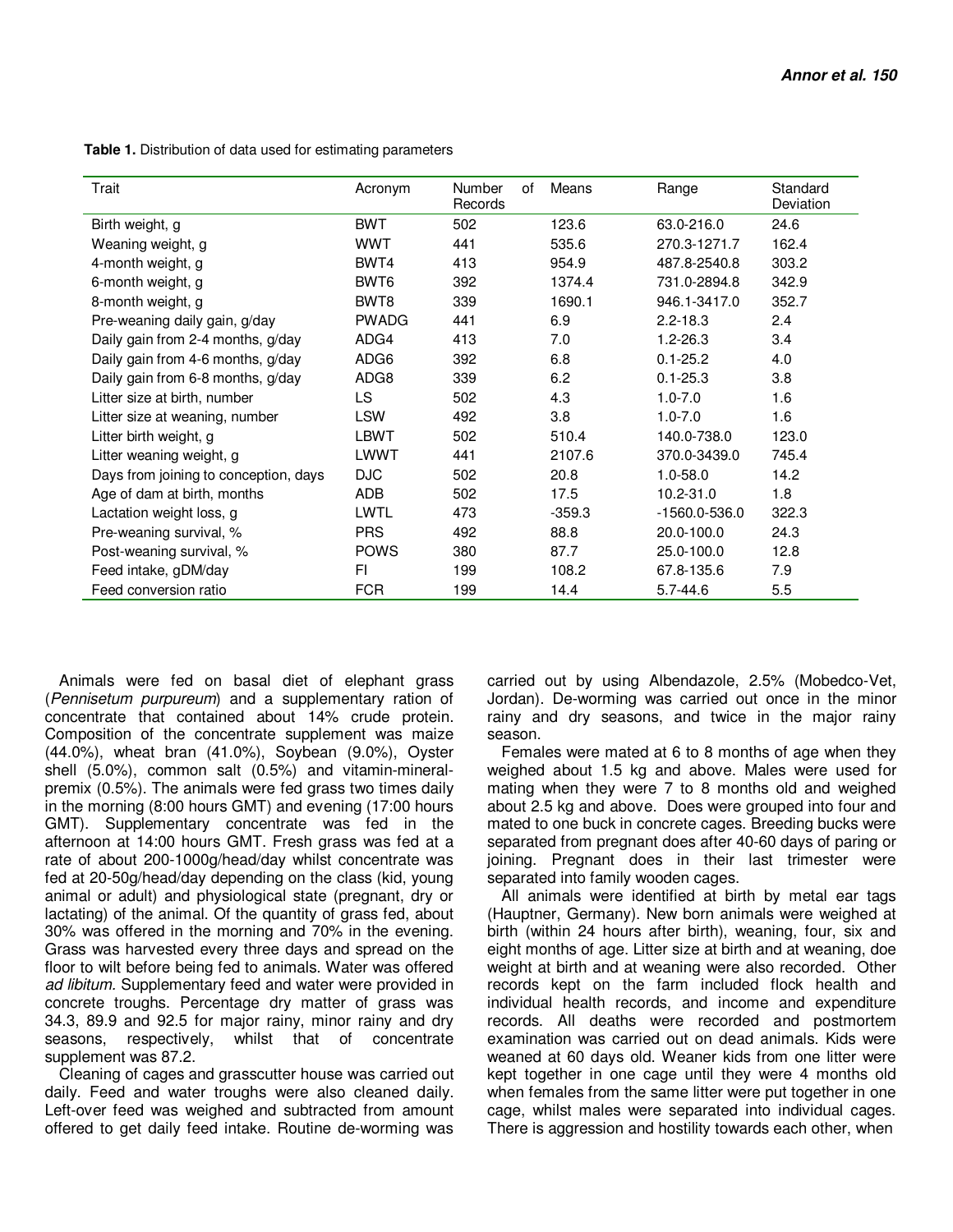**Table 2.** Estimates of components for variance and covariance of traits<sup>\*\*</sup>

| <b>Trait</b>                         | $\sigma^2_{\ \rm p}$ | $\sigma^2_{\;g}$ | $\sigma_{m}^{2}$ | $c^2$ | $\sigma_{gm}$ | CV <sub>g</sub> | CV <sub>m</sub> |
|--------------------------------------|----------------------|------------------|------------------|-------|---------------|-----------------|-----------------|
|                                      |                      |                  |                  |       |               | $(\%)$          | (%)             |
| Birth weight                         | 605.8                | 283.1            | 374.7            | 0.14  | $-138.2$      | 13.6            | 15.7            |
| Weaning weight                       | 26380.0              | 14400.0          | 20220.0          | 0.04  | $-9380.0$     | 22.4            | 26.5            |
| Weight at 4 months                   | 91960.0              | 43690.0          | 69970.0          | 0.01  | $-22530$      | 21.9            | 27.7            |
| Weight at 6 months                   | 117590.0             | 78090.0          | 97850.0          | 0.10  | $-70490.0$    | 20.3            | 22.8            |
| Weight at 8 months                   | 124430.0             | 105070.0         | 96050.0          | 0.08  | $-86060.0$    | 19.2            | 18.3            |
| Pre-weaning daily gain               | 5.7                  | 1.7              | 4.5              | 0.18  | $-1.5$        | 18.9            | 30.7            |
| Post-weaning daily gain (2-4 months) | 11.5                 | 5.1              | 8.4              | 0.01  | $-2.2$        | 32.3            | 41.4            |
| Post-weaning daily gain (4-6 months) | 16.0                 | 6.2              | 2.1              | 0.69  | $-3.3$        | 36.6            | 21.3            |
| Post-weaning daily gain (6-8 months) | 14.1                 | 9.2              | 2.6              | 0.51  | $-4.4$        | 48.9            | 26.0            |
| Litter size at birth                 | 2.5                  | 0.1              | 2.5              | 0.03  | $-0.2$        | 7.4             | 36.8            |
| Litter size at weaning               | 2.5                  | 0.1              | 2.5              | 0.00  | $-0.1$        | 8.3             | 41.6            |
| Litter birth weight                  | 15140.0              | 7980.0           | 5130.0           | 0.00  | $-2030.0$     | 17.5            | 14.0            |
| Litter weaning weight                | 555620.0             | 307350.0         | 430440.0         | 0.00  | $-182180.0$   | 26.3            | 31.1            |
| Days from joining to conception      | 202.2                | 7.8              | 192.2            | 0.01  | $-0.4$        | 13.4            | 66.7            |
| Age of dam at birth                  | 3.4                  | 0.2              | 3.2              | 0.00  | $-0.1$        | 2.6             | 10.2            |
| Lactation weight loss                | 103880.0             | 64530.0          | 89880.0          | 0.00  | $-50530.0$    | 70.7            | 83.4            |
| Pre-weaning survival                 | 589.4                | 35.4             | 651.4            | 0.00  | $-97.4$       | 6.7             | 28.7            |
| Pots-weaning survival                | 163.3                | 9.2              | 185.0            | 0.00  | $-30.9$       | 3.5             | 15.5            |
| Feed intake                          | 61.9                 | 23.6             | 8.2              | 0.66  | $-10.8$       | 4.5             | 2.6             |
| Feed conversion ratio                | 30.8                 | 13.8             | 16.9             | 0.47  | $-14.5$       | 25.8            | 28.6            |

 $\vec{\sigma}^2$ <sub>P</sub> = Phenotypic variance;  $\sigma^2$ <sub>g</sub> = Direct additive genetic variance;  $\sigma^2$ <sub>m</sub> = Maternal genetic variance;  $c^2$  = proportion of phenotypic variance *due to permanent effects of the dam; σgm = Covariance between direct and maternal genetic effects; CVg = Direct genetic coefficient of variation; CVm = Maternal genetic coefficient of variation* 

sexually matured males are housed together (Annor *et al.,*  2009). Dry does were re-mated at about 2 weeks after weaning to allow for some rest resulting from stress of lactation.

Data were analyzed by mixed model methodology using a full animal model and all known genetic relationships, in single trait analysis, using the MTDFREML programme (Boldman *et al.*, 1995). Parameters estimated were phenotypic variance, direct additive and maternal genetic variances, covariance between direct and maternal effects, direct additive and maternal genetic coefficient of variation, proportion of phenotypic variance due to permanent effects of dam, direct and maternal heritability and direct-maternal genetic correlations of traits.

Single trait analysis was done according to the general mixed model:

 $y = XB + Z<sub>i</sub>a + Z<sub>i</sub>m + Z<sub>k</sub>c + e$ , where,

 $y =$  vector of observations;  $X =$  incidence matrix that associates  $\beta$  with y;  $\beta$  = vector of fixed effects, including litter size at birth, sex, parity of dam, year of birth, season of mating and season of birth;  $a =$  vector of breeding values for direct genetic effects;  $m =$  vector of breeding values for maternal genetic effects;  $c =$  vector of permanent environmental effects due to dam;  $Z_{\rm i}$ ,  $Z_{\rm j}$  and  $Z_{\rm k}$  $=$  incidence matrices that associate a, m and c with y; and e = vector of random errors or residuals. Furthermore, with A, the numerator relationship matrix between animals,  $I_n$ , an identity matrix with order n, the number of dams and I, an identity matrix with order of the number of records, the co(variance) structure of random effects can be described as : V(a) =  $\sigma^2$ <sub>a</sub>A, V(m) =  $\sigma^2$ <sub>m</sub>A, V(c) =  $\sigma^2$ <sub>c</sub>l<sub>n</sub>, V(e) =  $\sigma^2$ <sub>e</sub>l, where  $\sigma^2$  is the direct genetic variance,  $\sigma^2$  is the maternal genetic variance,  $\sigma_c^2$  is the maternal permanent environmental variance and  $\sigma^2$  is the residual variance. There were 572 animals in the pedigree that included the base animals for the analysis of all traits. Local convergence was considered to be met if the variance of the -2 log likelihoods in the simplex was less than 1 x  $10^{-6}$ . After first convergence, restarts were made to find global convergence, with convergence declared when the values of -2 log likelihoods did not change to the second decimal. Heritability was categorized as low  $(< 0.30)$ , medium  $(≥$ 0.30-< 0.50) and high (≥ 0.50) (Rice *et al*., 1970; Falconer and Mackay, 1996).

Genetic coefficient of variation was used as measure for ability of a trait to respond to selection and to determine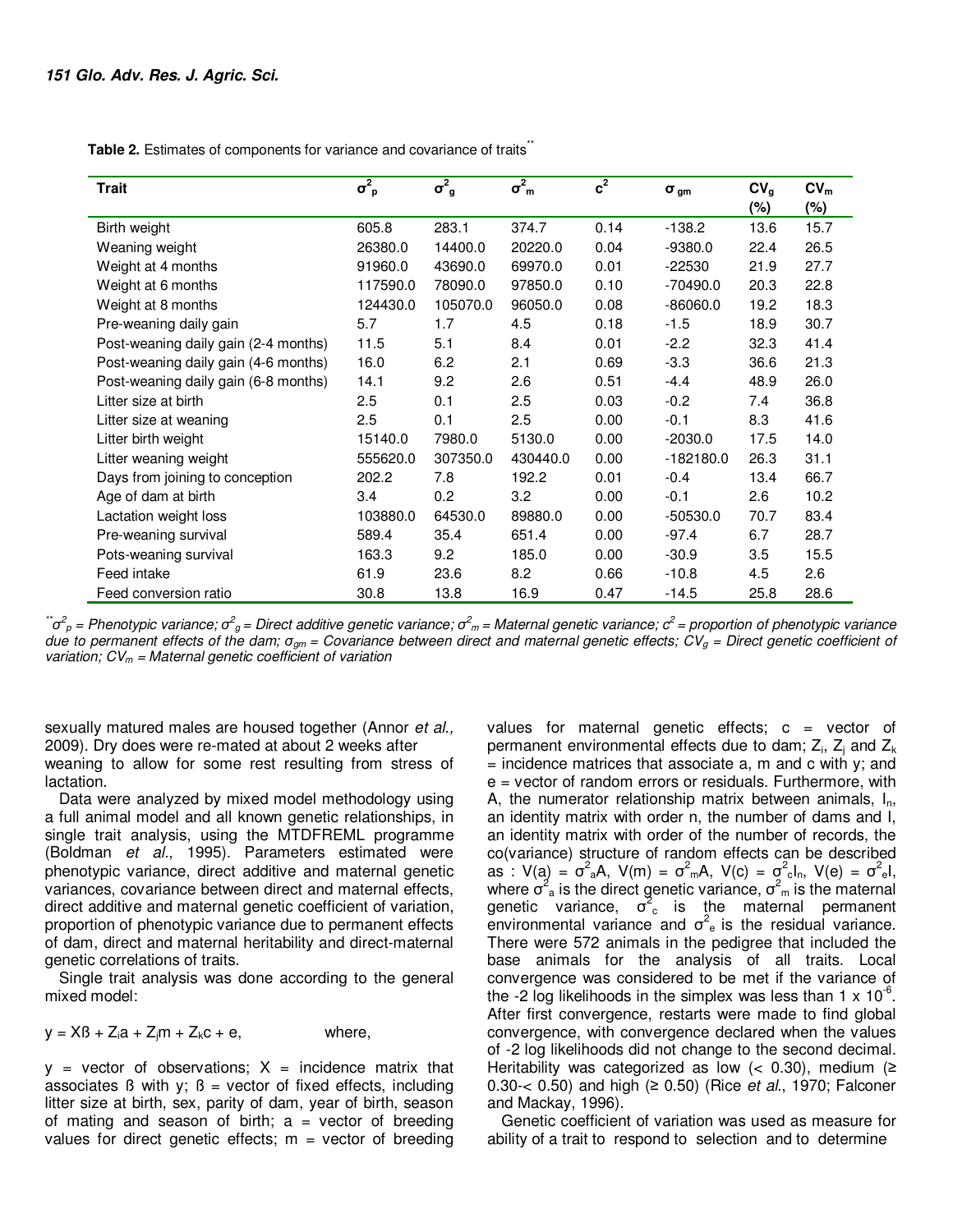| <b>Trait</b>                         | $h_d^2$ | s.e. of $h^2$ <sub>d</sub> | h <sup>2</sup> <sub>m</sub> | of<br>s.e.<br>$h_{m}^{2}$ | $r_{dm}$ | s.e. of $r_{dm}$ |
|--------------------------------------|---------|----------------------------|-----------------------------|---------------------------|----------|------------------|
| Birth weight                         | 0.47    | 0.149                      | 0.62                        | 0.115                     | $-0.42$  | 0.185            |
| Weaning weight                       | 0.55    | 0.123                      | 0.76                        | 0.103                     | $-0.56$  | 0.124            |
| Weight at 4 months                   | 0.48    | 0.039                      | 0.76                        | 0.063                     | $-0.41$  | 0.138            |
| Weight at 6 months                   | 0.66    | 0.185                      | 0.83                        | 0.108                     | $-0.81$  | 0.091            |
| Weight at 8 months                   | 0.84    | 0.179                      | 0.77                        | 0.049                     | $-0.86$  | 0.087            |
| Pre-weaning daily gain               | 0.30    | 0.117                      | 0.78                        | 0.102                     | $-0.55$  | 0.169            |
| Post-weaning daily gain (2-4 months) | 0.45    | 0.126                      | 0.73                        | 0.100                     | $-0.34$  | 0.163            |
| Post-weaning daily gain (4-6 months) | 0.38    | 0.209                      | 0.13                        | 0.107                     | $-0.92$  | 0.180            |
| Post-weaning daily gain (6-8 months) | 0.65    | 0.260                      | 0.19                        | 0.137                     | $-0.92$  | 0.132            |
| Litter size at birth                 | 0.05    | 0.013                      | 0.99                        | 0.042                     | $-0.40$  | 0.186            |
| Litter size at weaning               | 0.02    | 0.003                      | 0.98                        | 0.004                     | $-0.39$  | 0.135            |
| Litter birth weight                  | 0.53    | 0.111                      | 0.34                        | 0.074                     | $-0.32$  | 0.108            |
| Litter weaning weight                | 0.55    | 0.001                      | 0.77                        | 0.109                     | $-0.50$  | 0.136            |
| Days from joining to conception      | 0.04    | 0.009                      | 0.95                        | 0.033                     | $-0.01$  | 0.171            |
| Age of dam at birth                  | 0.07    | 0.015                      | 0.95                        | 0.037                     | $-0.13$  | 0.146            |
| Lactation weight loss                | 0.62    | 0.122                      | 0.87                        | 0.114                     | $-0.66$  | 0.110            |
| Pre-weaning survival                 | 0.06    | 0.013                      | 0.98                        | 0.003                     | $-0.64$  | 0.084            |
| Post-weaning survival                | 0.06    | 0.018                      | 0.97                        | 0.016                     | $-0.75$  | 0.103            |
| Feed intake                          | 0.38    | 0.366                      | 0.13                        | 0.198                     | $-0.77$  | 0.464            |
| Feed conversion ratio                | 0.45    | 0.570                      | 0.55                        | 0.234                     | $-0.95$  | 0.273            |

Table 3. Estimates of direct and maternal heritability, and genetic correlation of traits<sup>\*\*</sup>

 *\*\*h 2 d = Direct heritability; h<sup>2</sup> <sup>m</sup> = Maternal heritability; rdm = Genetic correlation between direct and maternal effects; s.e. = Standard error* 

genetic diversity of a trait in relative terms (Morris *et al.,*  1978; McLennan & Lewer, 2005). Coefficient of variation was computed as  $CV_x$  (%) = 100 x  $\sigma_x/\mu$ , where  $\sigma_x$  is the standard deviation of the trait and  $\mu$  is the estimated trait mean (Houle *et al.,* 1996). Coefficient of variation was classified as low (0-20%), medium  $(> 20 - < 40%)$  and high  $(≥ 40%).$ 

#### **RESULTS**

Estimates of components for variance and covariance of traits are presented in Table 2. Absolute values of phenotypic and, direct and maternal genetic variances were generally high for BWT, WWT, BWT4, BWT6, BWT8, LBWT, LWWT and LWTL. Next to these weight traits was PRS, followed by DJC, POWS, FI, FCR, ADG6, ADG8, ADG4 and PWADG. Age of dam at birth, LS and LSW had the lowest  $\sigma_{p}^{2}$ ,  $\sigma_{g}^{2}$  and  $\sigma_{m}^{2}$ . The proportion of phenotypic variance due to permanent environmental effects of the dam  $(c^2)$  was essentially zero or nearly zero for all traits, with the exception of ADG6, ADG8, FI and FCR (Table 2). In these traits, the proportions of the phenotypic variance due to the permanent effect of the dam were large. The

covariances between direct and maternal effects were negative.

The  $CV_q$  indicated that BWT, BWT8, PWADG, LS, LSW, LBWT, DJC, ADB, PRS, POWS and FI had low direct genetic diversity (variability). Weaning weight, BWT4, BWT6, ADG4, ADG6, LWWT and FCR had medium direct genetic diversity. Traits with the highest direct genetic diversity were ADG8 and LWTL. The maternal coefficient of variation followed a similar trend as the direct effects. However, there were some specific differences. Whereas the  $CV<sub>m</sub>$  of PWADG and ADG4 were higher than their corresponding  $CV<sub>g</sub>$ , the  $CV<sub>m</sub>$  of ADG6 and ADG8 were lower than their corresponding  $CV<sub>g</sub>$ . This trend was also observed in body weight traits. With the exception of LBWT and FI,  $CV<sub>m</sub>$  of all reproductive and survival traits, and FCR were higher than their corresponding  $CV<sub>g</sub>$ . Based on coefficient of variation, the maternal genetic variance of reproductive traits was generally higher than those of all other traits.

Estimates of heritability and genetic correlations between direct and maternal effects are presented in Table 3. Traits associated with size (body weight and growth rate) had medium (0.30 for PWADG) to high (0.84 for BWT8)  $h^2_{d}$ .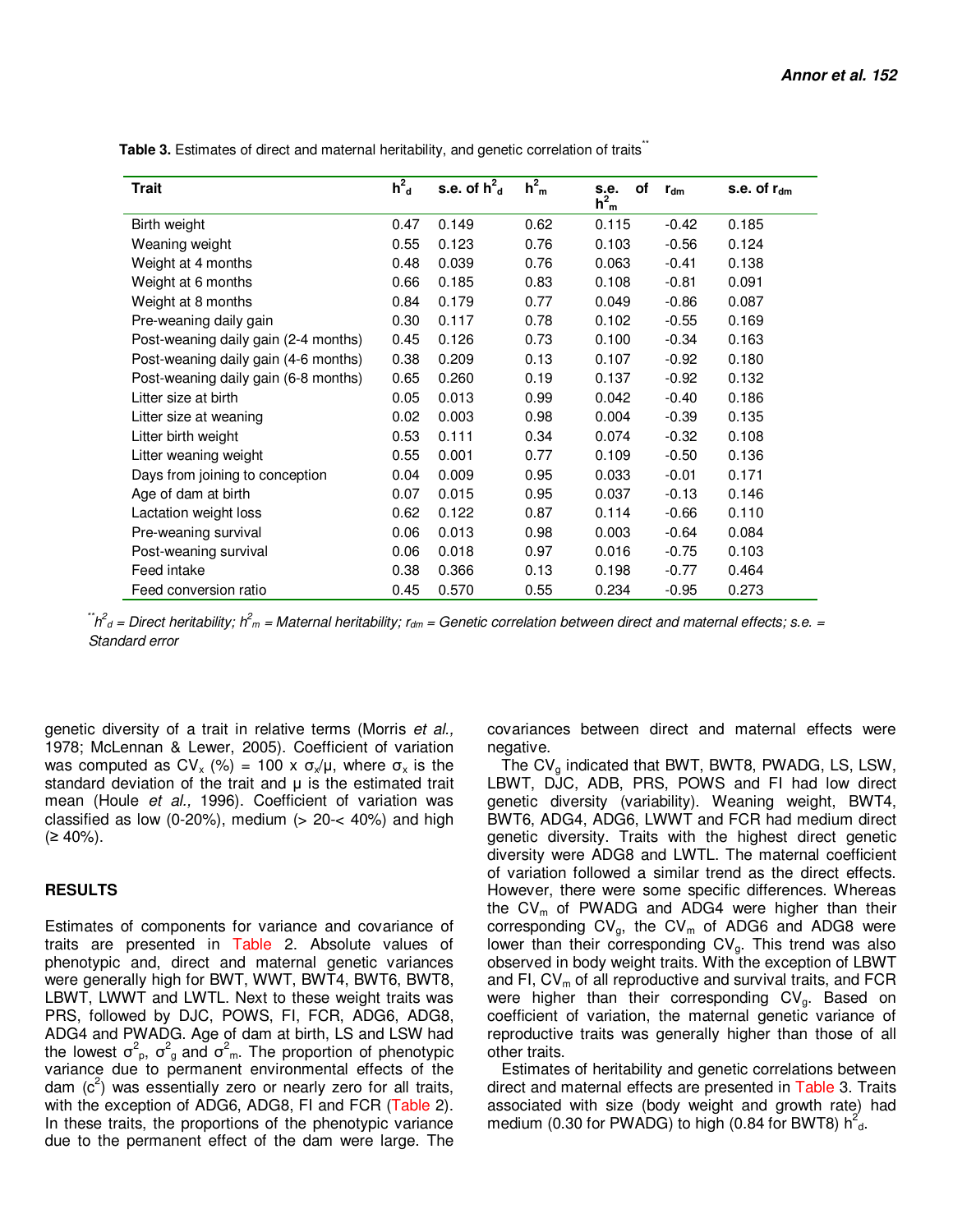Maternal heritability of size traits were low (0.13 for ADG6) to high (0.83 for BWT6).

All reproductive traits, apart from those associated with weight, had low  $h^2_{\alpha}$ , ranging from 0.02 for LSW to 0.07 for ADB. The  $h<sup>2</sup><sub>m</sub>$  of reproductive traits were medium to high. Both PRS and POWS also had low  $h^2$ <sub>d</sub> but very high  $h^2_m$ . FI and FCR had medium  $h^2_{\alpha}$ . The  $h^2_{\alpha}$  of FI and FCR were low and high, respectively. High standard errors associated with the heritability of FI and FCR reflect the relatively low number of records (Table 1) used for estimating variance components of the two traits.

Correlations between direct and maternal genetic effects  $(r<sub>dm</sub>)$  were low negative to high negative (Table 3). The  $r<sub>dm</sub>$ of size traits were medium (-0.34 for ADG4) to high (0.92 for ADG6 and ADG8). They were low (-0.01 for DJC) to high (-0.66 for LWTL) for reproductive traits, and high for survival traits, feed intake and feed efficiency.

## **DISCUSSION**

Much of the differences in absolute values of phenotypic, and direct and maternal genetic variances are due to differing scales of each trait (Charlesworth, 1984; Houle, 1992). It is expected that a trait like litter size at birth that only has low values of 1-7 would have lower phenotypic and genetic variation than would a trait that might range from 946.1-3417.0 g (Table 1), such as 8-month weight. Both genetic variance and coefficient of variation are used as measures of diversity in domestic livestock (Morris *et al.,* 1978; McLennan & Lewer, 2005). There are two distinct reasons for making comparisons of genetic variation for quantitative characters. The first is to compare ability to respond to selection and the second is to make inferences about the forces that maintain genetic variability (diversity). The genetic coefficient of variation is appropriate for both purposes (Charlesworth, 1984; Houle, 1992). The coefficient of variation is a measure of relative comparison of variability or dispersion (Steel &Torrie, 1980; Gregory *et al.,* 1995). It does not depend on the unit scales, thus allowing comparison of experimental results involving different traits or variables. In this study, coefficient of variation was used as the final indicator of genetic variability (diversity) within a trait.

In general, growth rate showed the highest degree of additive genetic variation, followed by feed efficiency and body weight. Reproductive, survival and feed intake had relatively low additive genetic diversity. Reproductive traits that showed some degree of genetic diversity were lactation weight loss (high) and litter weaning weight (medium) (Table 2).

Estimates of phenotypic and genetic variances of traits in the grasscutter are scanty in the literature. However, results obtained in this work are similar to what generally pertains to other livestock species. Reports from cattle, sheep and goats have indicated that traits related to

natural fitness (reproduction and survival) have low genetic variation whereas body weight and growth traits have medium to high genetic variation (Nicholas, 1987; Van Vleck *et al.,* 1987). Significant genetic variation has been reported for feed intake and feed efficiency for beef cattle (Archer *et al.,* 2002). Genetic variation in feed intake in this study is lower than reported in other species. The low additive genetic co-efficient of variation obtained for feed intake in this study is probably due to the low genetic standard deviation, relative to the mean value of the trait.

Genetic diversity, that is, the heritable variation within populations is usually acted upon by selection, be it natural or artificial. Differential survival of individuals in a particular population in each generation due to selection ultimately results in changes in gene frequencies, hence evolution of such populations. Genetic diversity therefore allows for evolution as well as artificial selective breeding to occur (Mensah & Okeyo, 2006). Additive genetic variance is variance of breeding values. Therefore, medium to high genetic diversity in body weight and growth traits, and feed efficiency will contribute to high response to artificial selection in these traits (Van Vleck *et al*; 1987; Nicholas, 1987; Blair, 1989)*.* Reproductive traits (except those associated with size) and survival will be difficult to improve via artificial selection due to low genetic diversity (Van Vleck *et al;* 1987; Nicholas, 1987; Blair, 1989).

There have been no previous reports of maternal effects of traits in the grasscutter. A possible interpretation of zero or near zero permanent environmental effect of the dam on most traits is that the influence of non-permanent environmental factors is more important in these traits than permanent factors (Maria *et al.,* 1993). The large proportion of permanent environmental influence due to the dam observed in growth traits at the sexual matured stage of life, feed intake and feed efficiency indicates that the dam has great influence on these traits. These environmental influences (epigenetic effects) are possibly due to uterine capacity, feeding level at late gestation, and maternal behaviour of the dam (Maria *et al.,* 1993). The negative covariance between direct and maternal effects agrees with studies by Bryner *et al.* (1992) and Lee *et al.*  (2000). Most traits in this study had medium maternal genetic variation (as indicated by their  $CV<sub>m</sub>$ ), with few having low or high values. Based on these results it was concluded that maternal effects account for a significant proportion of total phenotypic variance, which implies that maternal effects must be accounted for to obtain accurate breeding value estimates for these traits (Bryner *et al.,*  1992). However, the relatively high maternal genetic variance of growth traits at the pre-sexual stage (0-4 months), compared to the low values obtained at sexual maturity (4-8 months) indicates that maternal effects may be more important at the pre-sexual stage than at the sexual matured stage (Lee *et al.,* 2000). Similarly, high maternal genetic variance for reproductive and survival traits, and feed efficiency, compared to additive genetic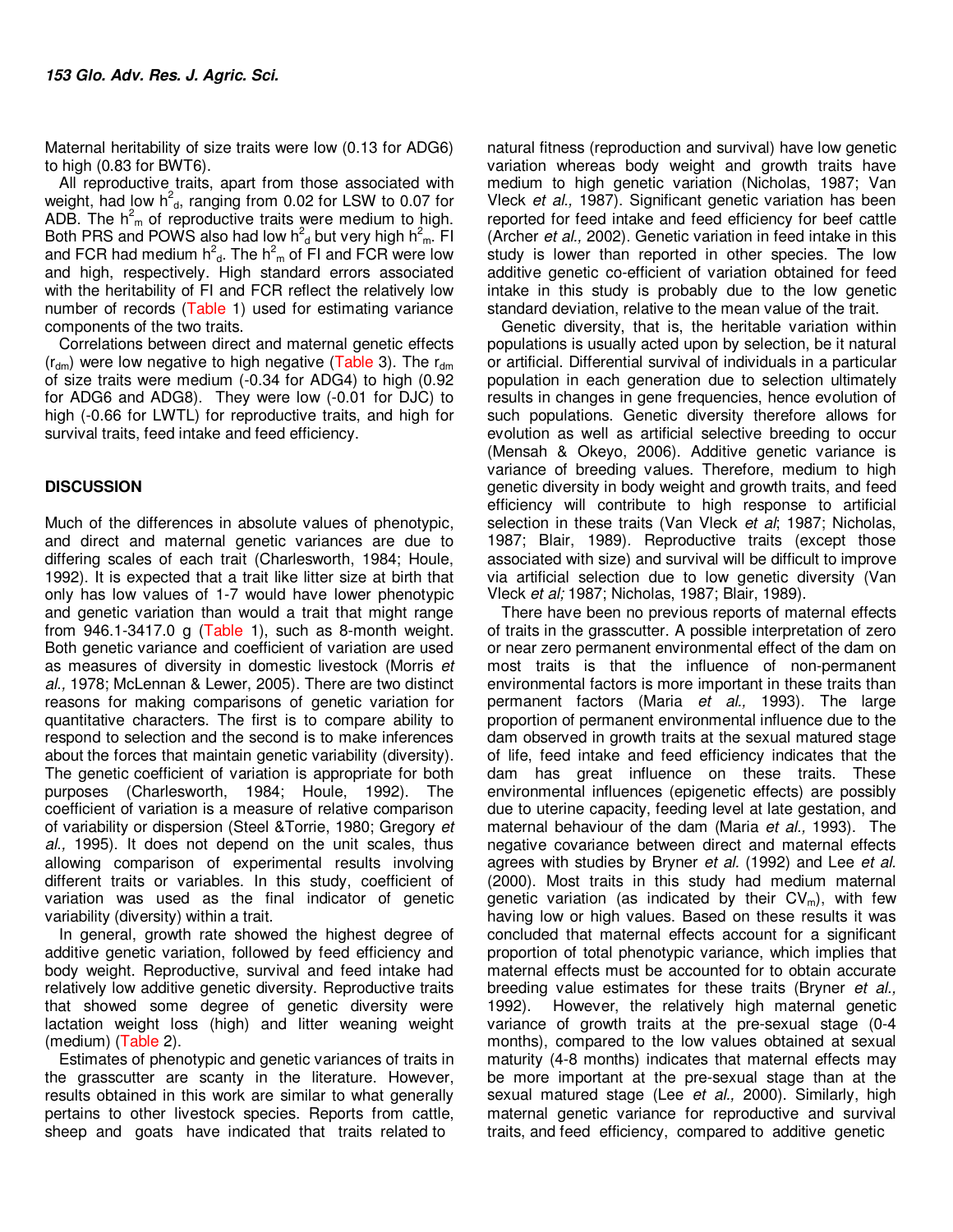variance gives an indication that maternal effects may be important in models for estimating breeding values of these traits.

Direct heritability values obtained in this study are similar to those reported by Yewadan (2000) who obtained medium to high (0.38-0.63)  $h^2$ <sub>d</sub> for body weight traits and low (0.05-0.07) for LS in the grasscutter. Heritability results of this study are also similar to what is reported in other domestic livestock species. Koots *et al.* (1994) provided analysis and summary of published estimates of heritability for beef cattle production traits. Weighted mean direct heritability for growth and body weight traits were medium to high (0.22-0.79) and low (0.02-0.19) for reproductive traits. Koots *et al.* (1994) reported medium h<sup>2</sup><sub>d</sub> for FI and FCR as 0.32 and 0.34, respectively, which are similar to 0.38 and 0.31, respectively obtained in this study. Their range of heritability for percentage mortality was low (0.10- 0.15), and is close to low  $h^2$ <sub>d</sub> of survival (0.06) obtained in this study.

The medium to high direct heritability in growth and body traits, FI, and FCR obtained in this study suggests that they are affected to a very large extent by additive genetic effects. With the exception of feed intake, the heritability results confirm the results of genetic variation of traits presented above. Reproductive and survival traits tend to have low heritability (Van Vleck *et al*; 1987; Nicholas, 1987; Blair, 1989). Natural selection of fitness traits (reproduction and survival) leads to loss of genetic variation, which results in low heritability (Hohenboken, 1985; Nicholas, 1987; Van Vleck *et al.,* 1987). Low heritability also suggests that factors other than additive genetic effects, which may or may not be subject to control by producers, account for substantial variation in these traits.

A broad range of heritability estimates of low to high (0.03-0.57) has been reported for litter weight in rabbits (Khalil *et al.,* 1987; Ferraz *et al.,* 1992; Rastogi *et al.,*  2000). The  $h^2$ <sub>d</sub> estimates for litter weight in this work were high  $(0.53-0.55)$ . This work observed a high  $h<sup>2</sup><sub>d</sub>$  for lactation weight loss at weaning, and this is similar to high h 2 <sup>d</sup> of weight loss reported in the literature in pigs (Russo *et al.,* 2000) and in mice (Rikke *et al.,* 2006).

The medium to high direct heritability obtained for body weight and growth traits, litter weight, dam weight loss, feed intake and feed efficiency means that genetic selection will be effective in improving the performance levels of these traits (Hohenboken, 1985; Nicholas, 1987; Van Vleck *et al*., 1987).

Maternal heritability estimates for all traits were medium to high, with the exception of those for ADG6, ADG8 and FI, which were low. The results confirm the assertion made above that maternal effects have influence on most traits of the grasscutter. It is therefore necessary to account for maternal effects in breeding value estimation. Based on these results it was concluded that maternal effects affect growth of the grasscutter from birth to 4 months (presexual mature stage) but this influence is reduced when

the animal reaches sexual maturity. This is supported by the work of Meyer (2002). She analyzed large Australian beef field data sets and reported that maternal effects gradually decreased with increasing calf age, but were still important at 700 days.

The negative genetic correlation between direct and maternal effects indicates antagonistic effects (Bryner *et al.,* 1992; Lee *et al.,* 2000). Thus, as one effect increases, the other decreases. The high negative genetic correlation between direct and maternal effects has been observed in many studies (Diop, 1997; Lee and Pollak, 1997; Lee *et al.,*  2000). These authors suggested that negative estimates of direct-maternal genetic correlations for weaning weight were inflated when the effects of sire  $\times$  year interaction were not included in the model. In this study sire x year interactions were not included in the model. Inclusion of a sire x year interaction term has been reported to reduce both direct heritability and direct-maternal correlation estimates (Lee *et al.,* 2000; Meyer, 2003). Lee *et al.* (2000) also concluded that a reason for why the estimate is so large and negative is not apparent although one reason may be that the pedigree structure might not be adequate for obtaining estimates of both direct and maternal heritabilities and the direct-maternal genetic correlation.

### **CONCLUSION**

The findings in this study are in general agreement with reports in other farm livestock species. It was concluded that opportunity exists for fast genetic gains in the improvement of growth and body weight traits, whilst slow genetic progress may be made in reproductive and survival traits. Maternal effects are important in the grasscutter, and must be accounted for in breeding value estimations. The dam has permanent effect on growth at the sexual mature stage, feed intake and feed efficiency. The results could therefore be used to initiate grasscutter selection breeding programmes.

#### **ACKNOWLEDGEMENT**

The authors are grateful to the Teaching and Learning Innovative Fund (TALIF), Ghana for providing grasscutter facilities for this research.

#### **REFERENCES**

- Adu EK (1999). Grasscutter Farming: A Manual for Beginners.  $1<sup>st</sup>$  ed. ARI/CSIR, Accra, Ghana.
- Adu EK (2002). Research on grasscutter production in Ghana. Proc. Workshop for Promot. Grasscutter Prod. for Poverty Reduct. Ghana*,*  Eusbett Hotel, Sunyani, Ghana*.* Eds. Atta-Agyepong, K.& Weidinger, R. Qualitype Printing & Graphics, Accra, October 16-18 2002, pp. 27-34.
- Adu EK (2005). Constraints to grasscutter production in Ghana. Proc. Int.